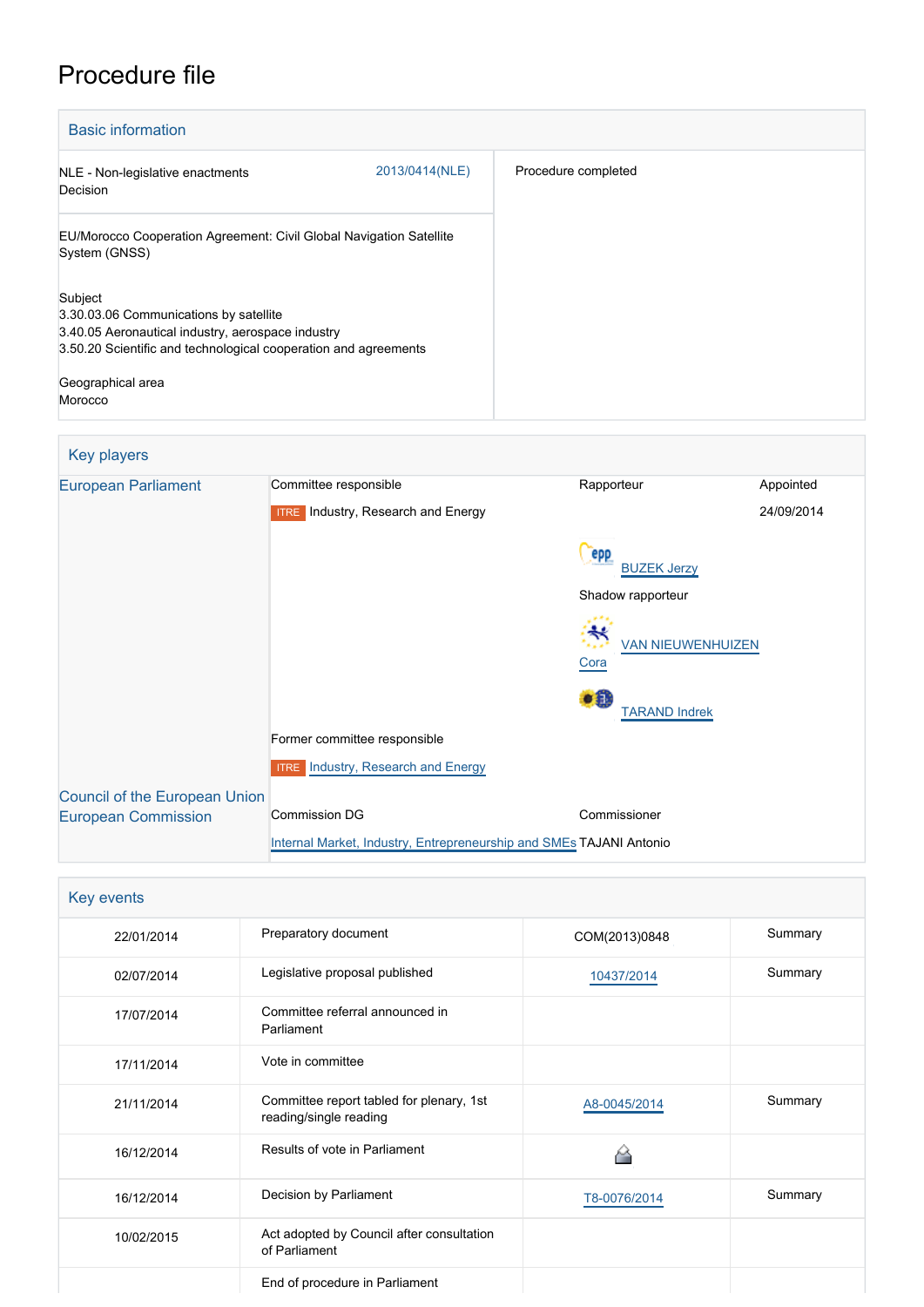| 10/02/2015 |                                         |  |
|------------|-----------------------------------------|--|
| 23/03/2016 | Final act published in Official Journal |  |

| <b>Technical information</b> |                                                                                                   |  |
|------------------------------|---------------------------------------------------------------------------------------------------|--|
| Procedure reference          | 2013/0414(NLE)                                                                                    |  |
| Procedure type               | NLE - Non-legislative enactments                                                                  |  |
| Procedure subtype            | <b>Consent by Parliament</b>                                                                      |  |
| Legislative instrument       | Decision                                                                                          |  |
| Legal basis                  | Treaty on the Functioning of the EU TFEU 218-p6a; Treaty on the<br>Functioning of the EU TFEU 172 |  |
| Other legal basis            | Rules of Procedure EP 159                                                                         |  |
| Stage reached in procedure   | Procedure completed                                                                               |  |
| Committee dossier            | ITRE/8/00339                                                                                      |  |

#### Documentation gateway

| Document attached to the procedure                                 | 10717/2006    | 27/11/2006 | CSL |         |
|--------------------------------------------------------------------|---------------|------------|-----|---------|
| Preparatory document                                               | COM(2013)0848 | 22/01/2014 | EC. | Summary |
| Legislative proposal                                               | 10437/2014    | 02/07/2014 | CSL | Summary |
| Committee draft report                                             | PE541.479     | 07/11/2014 | EP  |         |
| Committee report tabled for plenary, 1st<br>reading/single reading | A8-0045/2014  | 21/11/2014 | EP  | Summary |
| Text adopted by Parliament, 1st reading/single<br>reading          | T8-0076/2014  | 16/12/2014 | EP  | Summary |

#### Additional information

European Commission **[EUR-Lex](http://ec.europa.eu/prelex/liste_resultats.cfm?CL=en&ReqId=0&DocType=NLE&DocYear=2013&DocNum=0414)** 

Final act

 [Decision 2016/430](https://eur-lex.europa.eu/smartapi/cgi/sga_doc?smartapi!celexplus!prod!CELEXnumdoc&lg=EN&numdoc=32016D0430) [OJ L 076 23.03.2016, p. 0001](https://eur-lex.europa.eu/legal-content/EN/TXT/?uri=OJ:L:2016:076:TOC) Summary

#### EU/Morocco Cooperation Agreement: Civil Global Navigation Satellite System (GNSS)

PURPOSE: to conclude a Cooperation Agreement on a Civil Global Navigation Satellite System (GNSS) between the European Community and its Member States and Morocco.

PROPOSED ACT: Council Decision.

ROLE OF THE EUROPEAN PARLIAMENT: Council may adopt the act only if Parliament has given its consent to the act.

BACKGROUND: the European Commission, on the basis of a negotiating mandate from the Council, conducted negotiations and initialled the agreement with the Moroccan authorities on 8 November 2005 with a view to authorising this country to participate in the Galileo Programme. The agreement was signed on 12 December 2006, pursuant to a Council Decision authorising signature of 27 November 2006.

It is now necessary to conclude the Agreement on behalf of the European Union.

CONTENT: this proposal calls on the Council to conclude the Cooperation Agreement on a Civil Global Navigation Satellite System (GNSS) between the European Community and its Member States and Morocco.

Aim: the aim of the Agreement to be approved is to strengthen cooperation with Morocco in the field of satellite navigation. This Agreement allows for closer cooperation with Morocco in the area of satellite navigation. It will implement a number of elements of the European satellite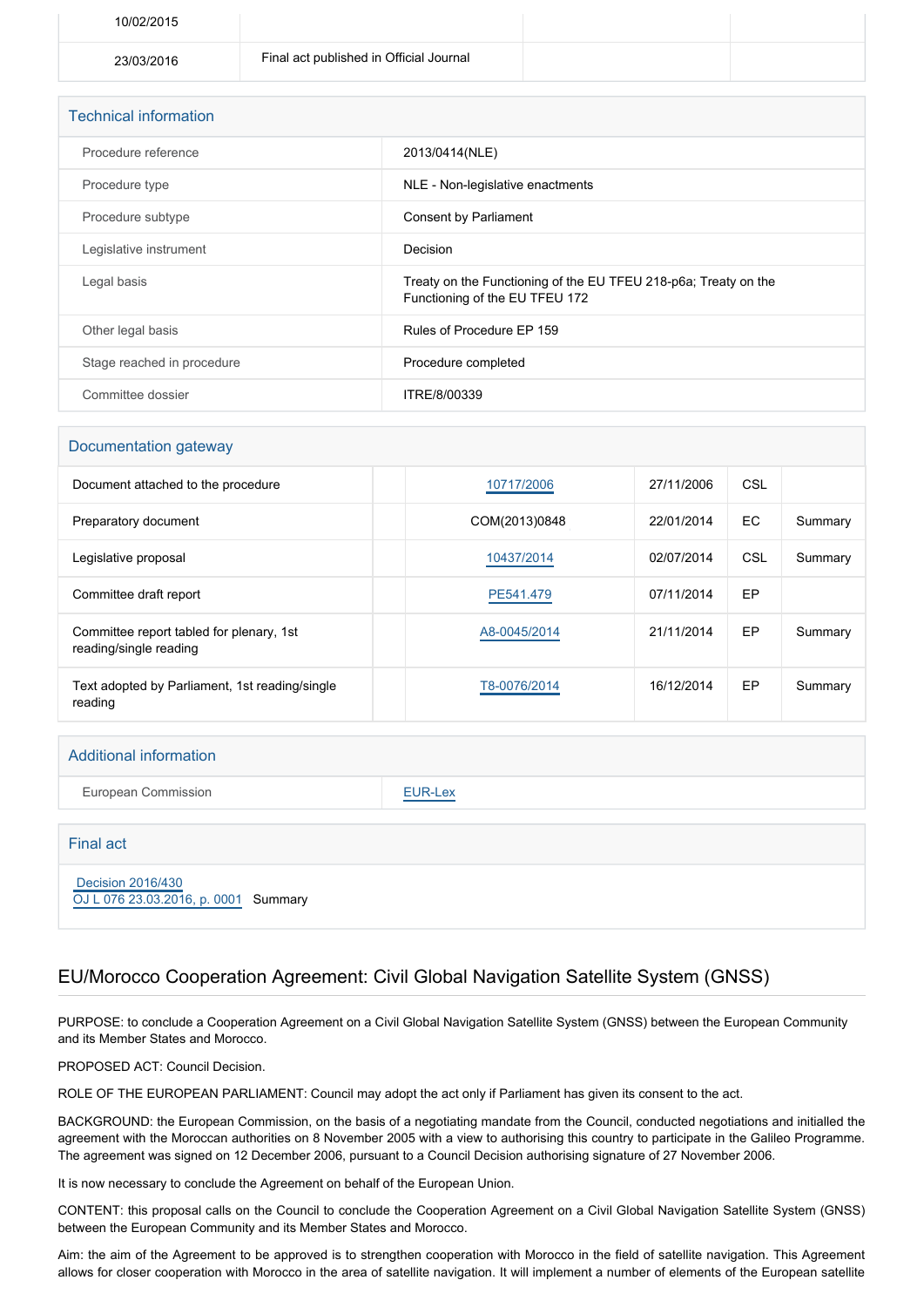navigation programmes.

Reason for the Agreement: Morocco has know-how in space technology and applications. It would like to develop the use of satellite radionavigation on its territory and in the surrounding region (western Mediterranean and West Africa), focusing on applications specific to this region. Moroccan and European firms have had industrial cooperation links in the space sector for several years, providing a solid foundation on which to build and extend cooperation in this field which is of great importance for both parties.

Sector cooperation: the sectors for cooperation in satellite navigation and timing envisaged by the agreement are:

- scientific research,
- industrial manufacturing,
- training, application,
- service and market development, trade,
- radio-spectrum issues,
- integrity issues,
- $\bullet$ standardisation and certification.

The agreement is expected to reinforce the joint activities in these sectors to the benefit of the citizens, industries and the cientific communities of the parties

Territorial provisions: Bulgaria and Romania are to become parties to the agreement by the conclusion of a protocol in accordance with Art 6(2) of the Act concerning the conditions of accession of the Republic of Bulgaria and Romania and the adjustments to the treaties on which the European Union is founded.

Croatia shall also become a party in accordance with the relevant provisions of the Treaty.

BUDGETARY IMPLICATIONS: the Agreement has no financial impact on the EU budget.

#### EU/Morocco Cooperation Agreement: Civil Global Navigation Satellite System (GNSS)

PURPOSE: to conclude the Cooperation Agreement on a Civil Global Navigation Satellite System (GNSS) between the European Community and its Member States and Morocco.

PROPOSED ACT: Council Decision.

ROLE OF THE EUROPEAN PARLIAMENT: Council may adopt the act only if Parliament has given its consent to the act.

BACKGROUND: on 21 April 2005, the Council authorised the Commission to open negotiations with Morocco for the conclusion of a Cooperation Agreement on a Civil Global Navigation Satellite System (GNSS).

In accordance with the Council Decision of 27 November 2006, the Cooperation Agreement on a Civil Global Navigation Satellite System (GNSS) between the European Community and its Member States and Morocco was signed on 12 December 2006.

It is now necessary to conclude this Agreement on behalf of the European Union.

CONTENT: under this proposal, the Council is called upon to approve, on behalf of the EU, the Cooperation Agreement on a Civil Global Navigation Satellite System (GNSS) between the European Community and its Member States and Morocco.

The future Agreement will allow for closer cooperation with Morocco in the area of satellite navigation. It will implement a number of elements of the European satellite navigation programmes.

For details as regards the objectives of the Agreement, please refer to the summary of the initial legislative proposal published on 22/04/2014.

## EU/Morocco Cooperation Agreement: Civil Global Navigation Satellite System (GNSS)

The Committee on Industry, Research and Energy adopted, under the simplified procedure, the report by Jerzy BUZEK (EPP, PL) in which it recommended the European Parliament to give its consent to the conclusion of the Cooperation Agreement on a Civil Global Navigation Satellite System (GNSS) between the European Community and its Member States and Morocco.

## EU/Morocco Cooperation Agreement: Civil Global Navigation Satellite System (GNSS)

The European Parliament adopted by 615 votes to 79, with 10 abstentions, a legislative resolution on the draft Council decision on the conclusion of the Cooperation Agreement on a Civil Global Navigation Satellite System (GNSS) between the European Community and its Member States and Morocco.

Parliament gave its consent to the conclusion of the Agreement.

#### EU/Morocco Cooperation Agreement: Civil Global Navigation Satellite System (GNSS)

PURPOSE: to conclude the Cooperation Agreement on a Civil Global Navigation Satellite System (GNSS) between the European Community and its Member States and Morocco.

NON-LEGISLATIVE ACT: Council Decision (EU) 2016/430 on the conclusion of the Cooperation Agreement on a Civil Global Navigation